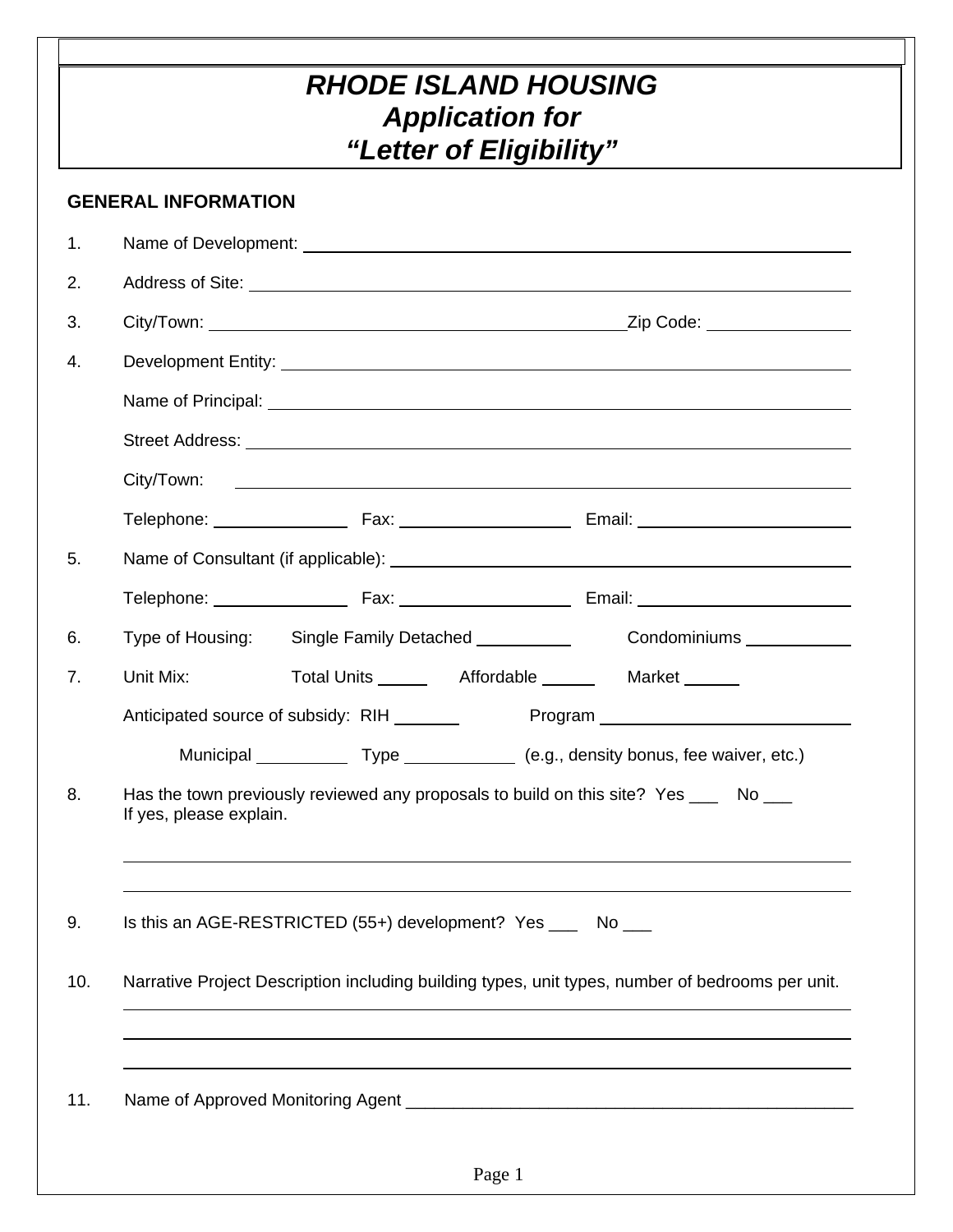### **SITE INFORMATION**

| 1. | Total Gross Area of Site:<br>Acreage __________ Total Buildable Area of Site: Acreage                                                                                                                                                |
|----|--------------------------------------------------------------------------------------------------------------------------------------------------------------------------------------------------------------------------------------|
| 2. | <b>Current Zoning Classification:</b>                                                                                                                                                                                                |
|    | Residential<br>(minimum lot size) <u>___________</u><br>Industrial Other<br>Commercial<br><u> 1989 - Johann Barbara, martin a</u>                                                                                                    |
| 3. | Does any portion of the site contain wetlands? Yes _____ No ____                                                                                                                                                                     |
|    | If yes, how many acres are wetlands? ___________                                                                                                                                                                                     |
|    | If yes, attach map of site noting wetland areas.                                                                                                                                                                                     |
| 4. | Is the site located within a designated flood hazard area? Yes ____ No ___                                                                                                                                                           |
| 5. | Are there any hazardous waste sites within a 1/2-mile radius of the site? Yes ___ No __                                                                                                                                              |
|    | If yes, describe: <u>the contract of the contract of the contract of the contract of the contract of the contract of the contract of the contract of the contract of the contract of the contract of the contract of the contrac</u> |
| 6. |                                                                                                                                                                                                                                      |
|    | Existing buildings on site? Yes ___ No ___                                                                                                                                                                                           |
|    | If yes, describe plans for these buildings: North Contract on the contract of the set of the set of the set of the set of the set of the set of the set of the set of the set of the set of the set of the set of the set of t       |
| 7. | Is the site or any building located on the site listed, nominated or eligible for listing on the National<br>Register of Historic Places? Yes ___ No ___                                                                             |
| 8. | Is the site within a Historic District? Yes _____ No ____                                                                                                                                                                            |
|    |                                                                                                                                                                                                                                      |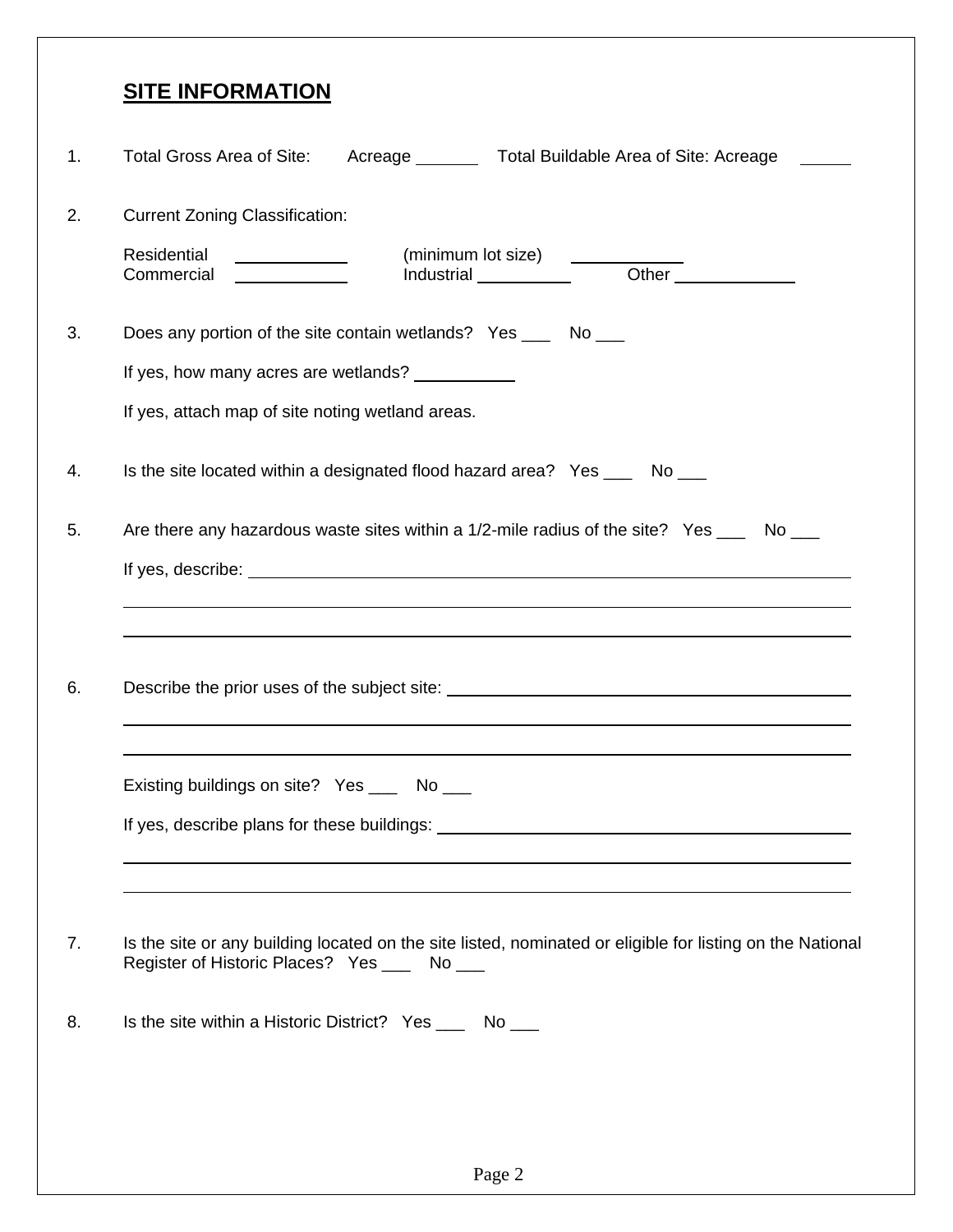# **SITE INFORMATION (continued)**

| a.)                                                                                 | Owned by Developer: Yes ____ No ___                                                                            |  |  |  |  |  |
|-------------------------------------------------------------------------------------|----------------------------------------------------------------------------------------------------------------|--|--|--|--|--|
| b.)                                                                                 | Under Purchase and Sale Agreement: Yes ___ No __                                                               |  |  |  |  |  |
|                                                                                     |                                                                                                                |  |  |  |  |  |
|                                                                                     |                                                                                                                |  |  |  |  |  |
|                                                                                     |                                                                                                                |  |  |  |  |  |
|                                                                                     | Extensions granted: Yes ____ No ___ Date of Extension:                                                         |  |  |  |  |  |
|                                                                                     |                                                                                                                |  |  |  |  |  |
| c.)                                                                                 | <b>Under Option</b>                                                                                            |  |  |  |  |  |
|                                                                                     |                                                                                                                |  |  |  |  |  |
|                                                                                     |                                                                                                                |  |  |  |  |  |
|                                                                                     | Expiration Date: _________________________________                                                             |  |  |  |  |  |
|                                                                                     | Purchase Price \$: ____________________________                                                                |  |  |  |  |  |
|                                                                                     | Most Recent "Arms Length" Sale:                                                                                |  |  |  |  |  |
|                                                                                     | Price \$:                                                                                                      |  |  |  |  |  |
|                                                                                     | Parties involved: Seller:                                                                                      |  |  |  |  |  |
|                                                                                     |                                                                                                                |  |  |  |  |  |
| Availability of Utilities (indicate which utilities will be available to this site) |                                                                                                                |  |  |  |  |  |
|                                                                                     | Public Sewer ___________<br><b>Private Septic</b><br><b>Private Wells</b><br><b>Natural Gas</b><br>Electricity |  |  |  |  |  |
|                                                                                     | Is the site located near public transit? Yes ______ No _____                                                   |  |  |  |  |  |
|                                                                                     | If yes, please indicate specific type of transit and distance from the site:                                   |  |  |  |  |  |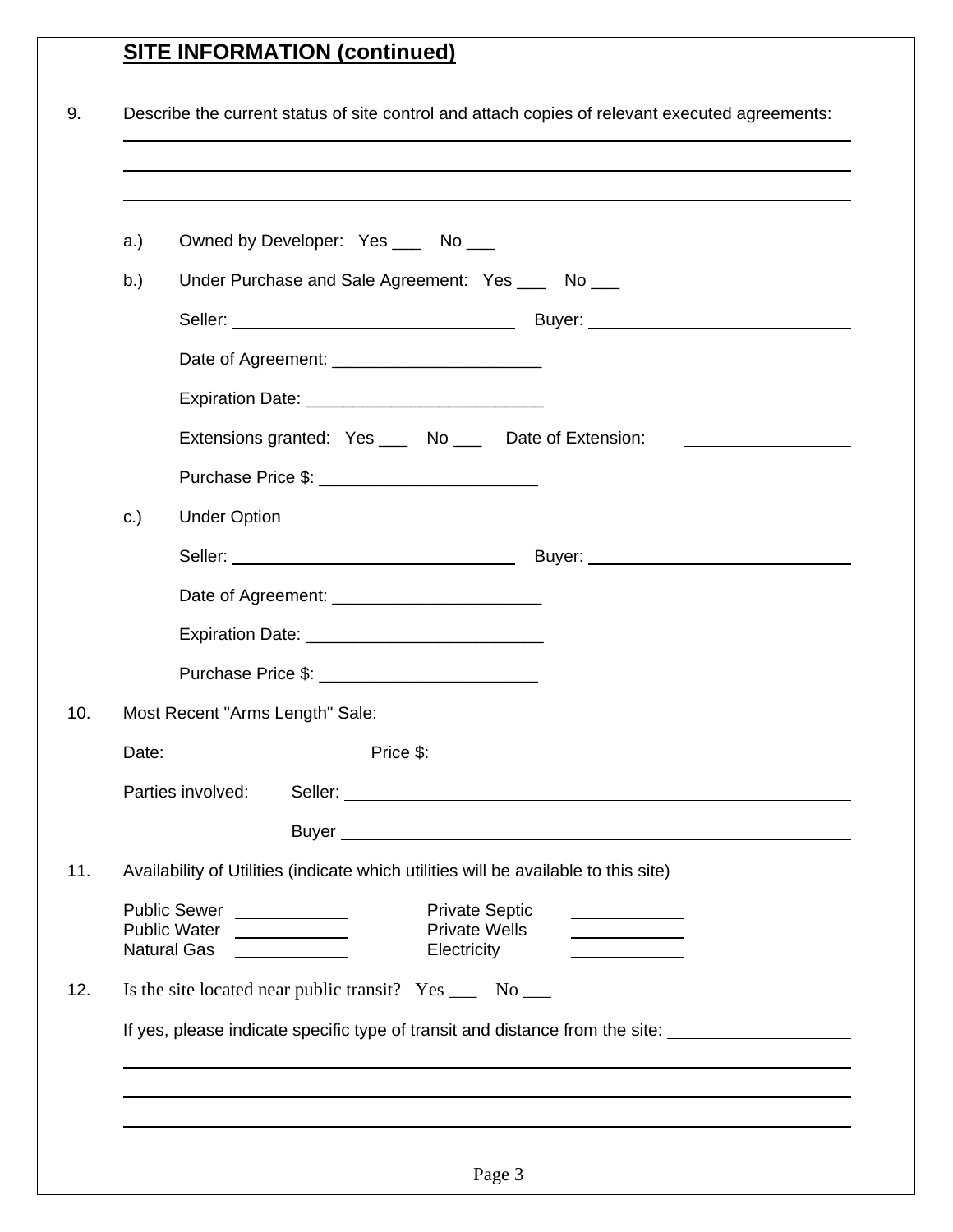### **PROJECT INFORMATION**

| 1. | Size of Development                                                                    |  |  |  |  |  |
|----|----------------------------------------------------------------------------------------|--|--|--|--|--|
|    | a.) Total Number of Units: _________                                                   |  |  |  |  |  |
|    | b.) Number of Handicapped Accessible Units: ___________                                |  |  |  |  |  |
|    | c.) Number of Buildings: ___________________                                           |  |  |  |  |  |
|    | d.) Number of Stories in Buildings: _______________                                    |  |  |  |  |  |
| 2. | Total Gross Square Footage of Building Space: 1986 1997                                |  |  |  |  |  |
| 3. | Project Type:                                                                          |  |  |  |  |  |
|    | New Construction <u>entitled</u><br>Rehabilitation <b>Rehabilitation</b><br>Conversion |  |  |  |  |  |
| 4. | <b>Construction Type:</b>                                                              |  |  |  |  |  |
|    |                                                                                        |  |  |  |  |  |
| 5. | Is this a Condominium development? Yes _____ No ____                                   |  |  |  |  |  |
|    | If yes, estimated condo fees: Market Units:<br>Affordable Units: 1997                  |  |  |  |  |  |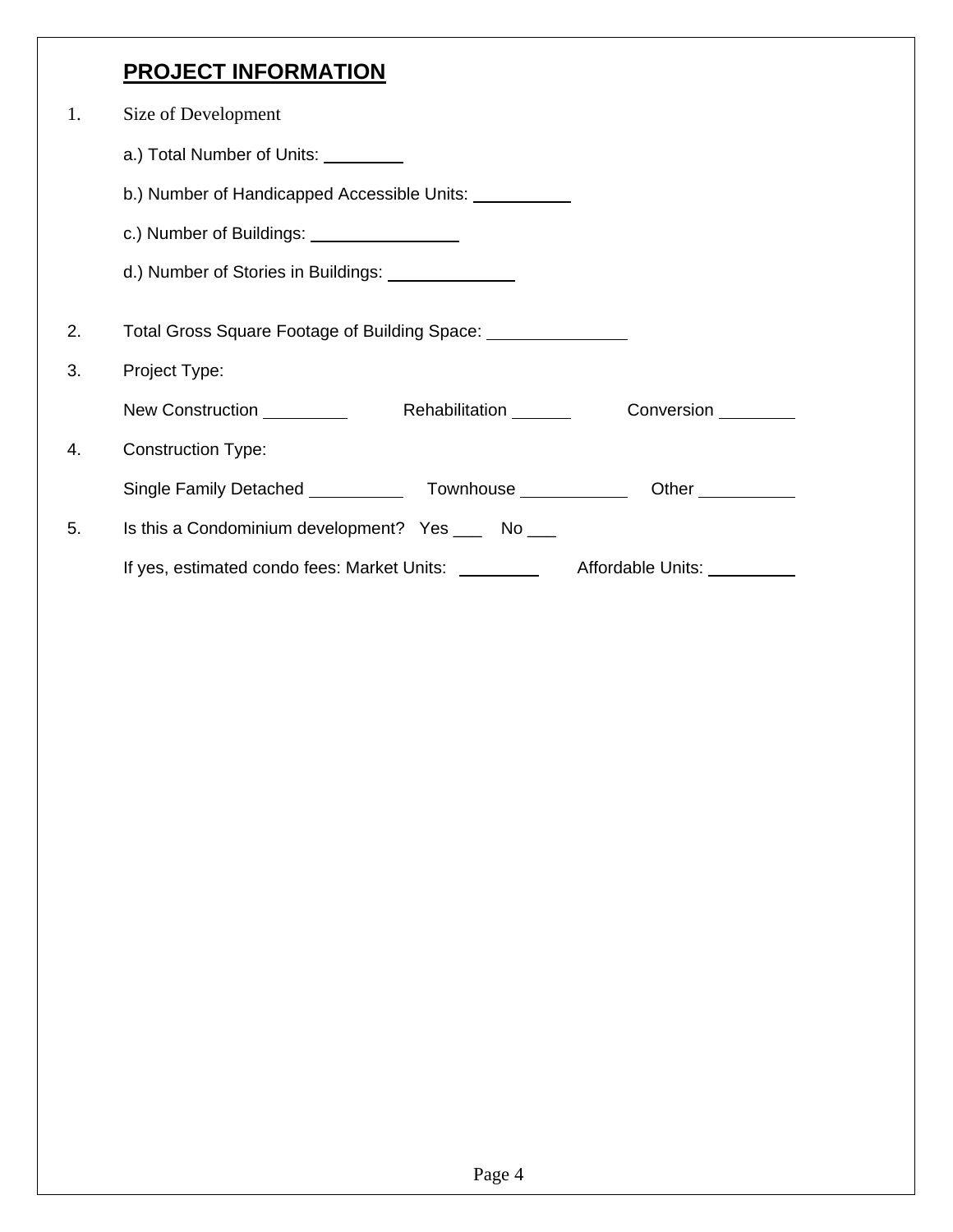#### **PRICING OF AFFORDABLE UNITS**

In order to attract a sufficient number of qualified buyers for the deed restricted affordable units, the following assumptions should be considered when determining maximum sales prices for these units:

- Average Median Incomes shall be based on the HUD area median income
- Assume a 0% down payment
- Assume the buyer will use conventional mortgage financing at Freddie Mac interest rates for a 30 year fixed rate loan. Rates are published weekly at www.freddiemac.com
- The borrower's total monthly housing payment should not exceed 30% of the borrower's gross monthly income
- The total monthly payment is comprised of principal, interest, taxes, insurance, mortgage insurance and condo fees

Complete the following table for each type of unit, (.g. 2br townhouse, 3br single lot house,etc.)

Type 1 unit \_\_\_\_\_\_\_\_\_\_\_\_\_\_\_\_\_\_\_\_\_\_\_\_\_\_\_\_\_\_\_\_\_\_\_\_\_\_\_\_\_\_\_\_\_\_\_\_\_\_\_\_\_\_\_\_\_\_\_\_\_\_\_\_\_\_\_\_\_\_\_\_\_\_

| Income<br><b>Target</b>       | # of Units | # of BR's<br><b>Per Unit</b> | # Baths<br><b>Per Unit</b> | <b>Sq. Footage</b><br><b>Per Unit</b> | <b>Sales Price</b><br><b>Per Unit</b> | <b>Buyers</b><br>Max<br><b>Income</b> |
|-------------------------------|------------|------------------------------|----------------------------|---------------------------------------|---------------------------------------|---------------------------------------|
| <b>Affordable</b><br>@ _% AMI |            |                              |                            |                                       |                                       |                                       |
| <b>Affordable</b><br>$@$ $M$  |            |                              |                            |                                       |                                       |                                       |
| <b>Affordable</b><br>@ _% AMI |            |                              |                            |                                       |                                       |                                       |
| <b>Market</b>                 |            |                              |                            |                                       |                                       |                                       |
| <b>Total</b>                  |            |                              |                            |                                       |                                       |                                       |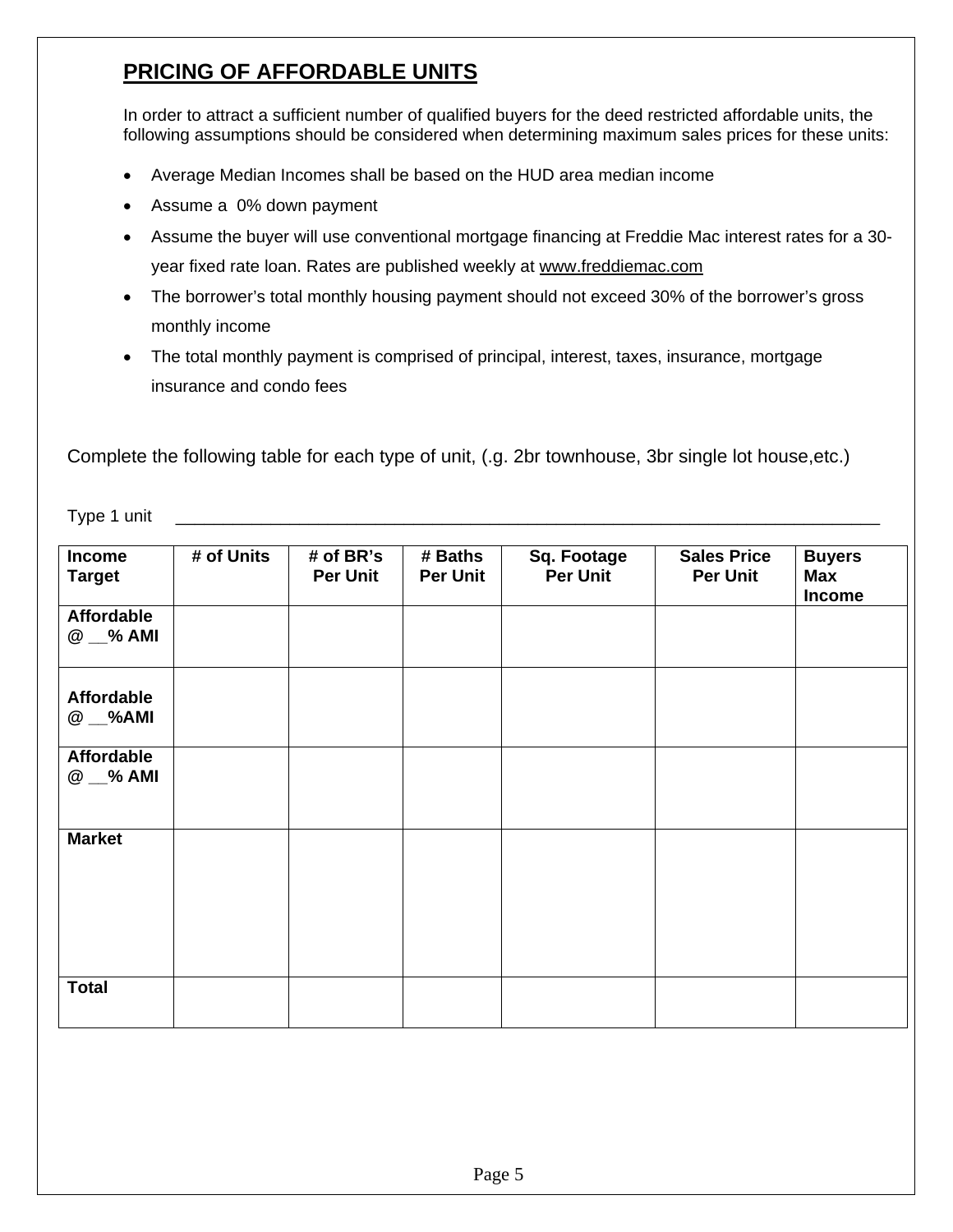### Type 2 unit \_\_\_\_\_\_\_\_\_\_\_\_\_\_\_\_\_\_\_\_\_\_\_\_\_\_\_\_\_\_\_\_\_\_\_\_\_\_\_\_\_\_\_\_\_\_\_\_\_\_\_\_\_\_\_\_\_\_\_\_\_\_\_\_\_\_\_\_\_

| <b>Income</b><br><b>Target</b> | # of Units | # of BR's<br><b>Per Unit</b> | # of Baths<br><b>Per Unit</b> | <b>Sq. Footage</b><br><b>Per Unit</b> | <b>Sales Price</b><br><b>Per Unit</b> | <b>Buyers</b><br>Max<br><b>Income</b> |
|--------------------------------|------------|------------------------------|-------------------------------|---------------------------------------|---------------------------------------|---------------------------------------|
| <b>Affordable</b><br>@ _% AMI  |            |                              |                               |                                       |                                       |                                       |
| <b>Affordable</b><br>$@$ $M$   |            |                              |                               |                                       |                                       |                                       |
| <b>Affordable</b><br>@ _% AMI  |            |                              |                               |                                       |                                       |                                       |
| <b>Market</b>                  |            |                              |                               |                                       |                                       |                                       |
| <b>Total</b>                   |            |                              |                               |                                       |                                       |                                       |